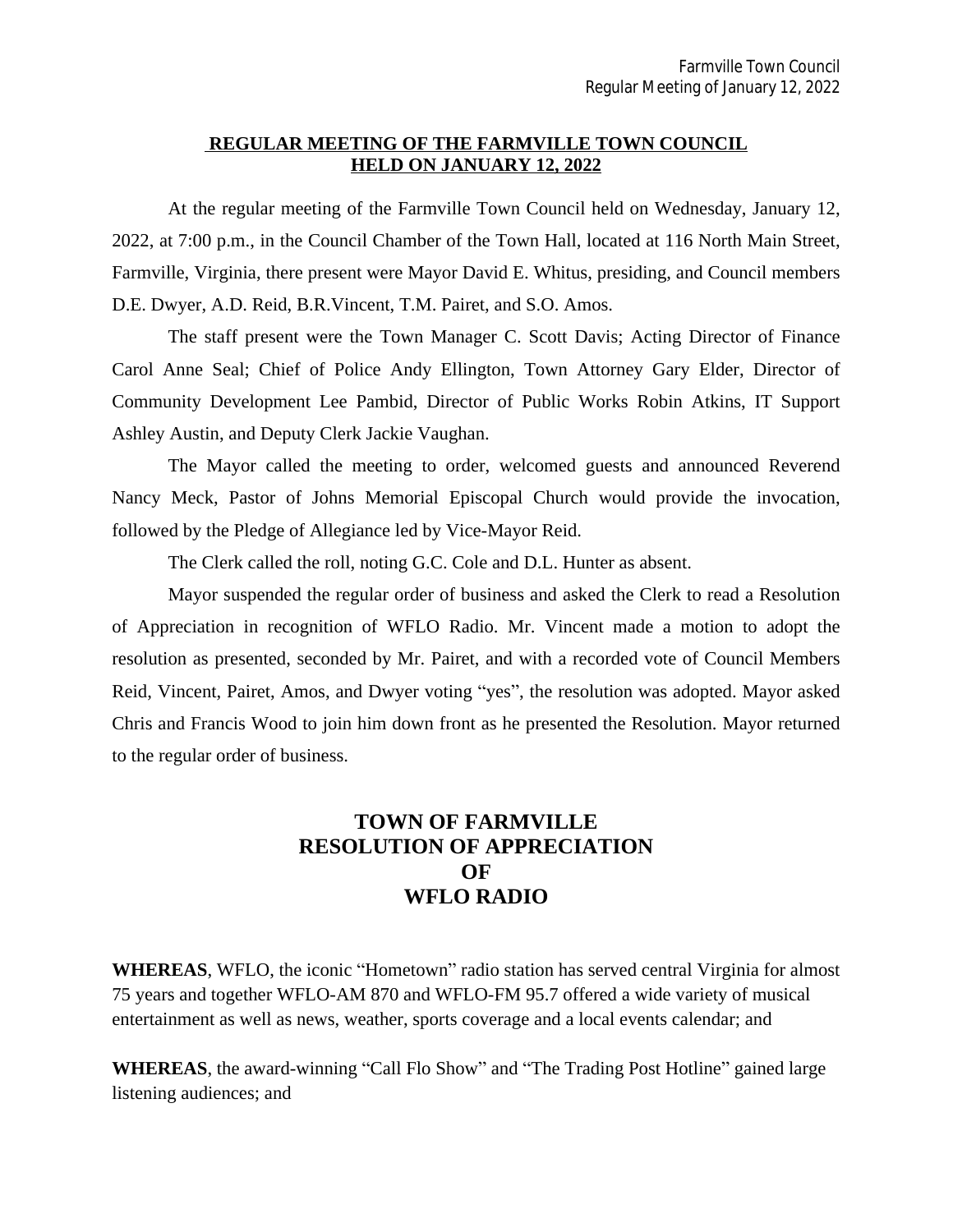**WHEREAS**, the iconic radio station produced popular programs such as "The Beach Show" and "Retro Rock-N-Roll" with Ron Moody, "The Swinging Years", Wood's weekday "Lunch Break", "Sunday Night Bluegrass with Henry Fulcher", and "Sunday Morning with William Lynn"; and

**WHEREAS**, WFLO expanded their programming with popular weekend shows such as Chris Brochon's "The Standards" and Wood's "Saturday Morning Jukebox"; and

**WHEREAS**, WFLO won many broadcasting awards over the years and was chosen by the Smithsonian Institute to represent small market radio stations during its Folk-Life exhibits; and

**NOW THEREFORE BE IT RESOLVED**, that the Council for the Town of Farmville does join with WFLO's listening audience to express its appreciation for providing quality broadcasting services; and

**BE IT FURTHER RESOLVED**, that a copy of this Resolution of Appreciation be placed in the Minute Book of the Farmville Town Council, and a copy be presented to Francis Wood, who served as President and General Manager of Farmville's iconic "Hometown" radio station.

Adopted this 12th day of January 2022, by the Farmville Town Council, Farmville, Virginia.

\_\_\_\_\_\_\_\_\_\_\_\_\_\_\_\_\_\_\_\_\_\_\_\_\_\_ \_\_\_\_\_\_\_\_\_\_\_\_\_\_\_\_\_\_\_\_\_\_\_\_

Approved: Attest:

David E. Whitus, Mayor Mary H. McKay, Clerk

# *PRESENTATION: BROWN EDWARDS & COMPANY, L.L.P. FOR THE TOWN'S 2020- 2021 AUDIT*

Town Manager introduced Julie Moore from Brown Edwards. Ms. Moore reported the audit started in June and finished mid-December and expressed appreciation to the Acting Director of Finance Carol Anne Seal and her staff in helping during the long process. Ms. Moore reported meeting earlier in the evening with the Finance Committee to review the details of the audit. Most importantly, the Town received a clean, unmodified opinion this year as well as no new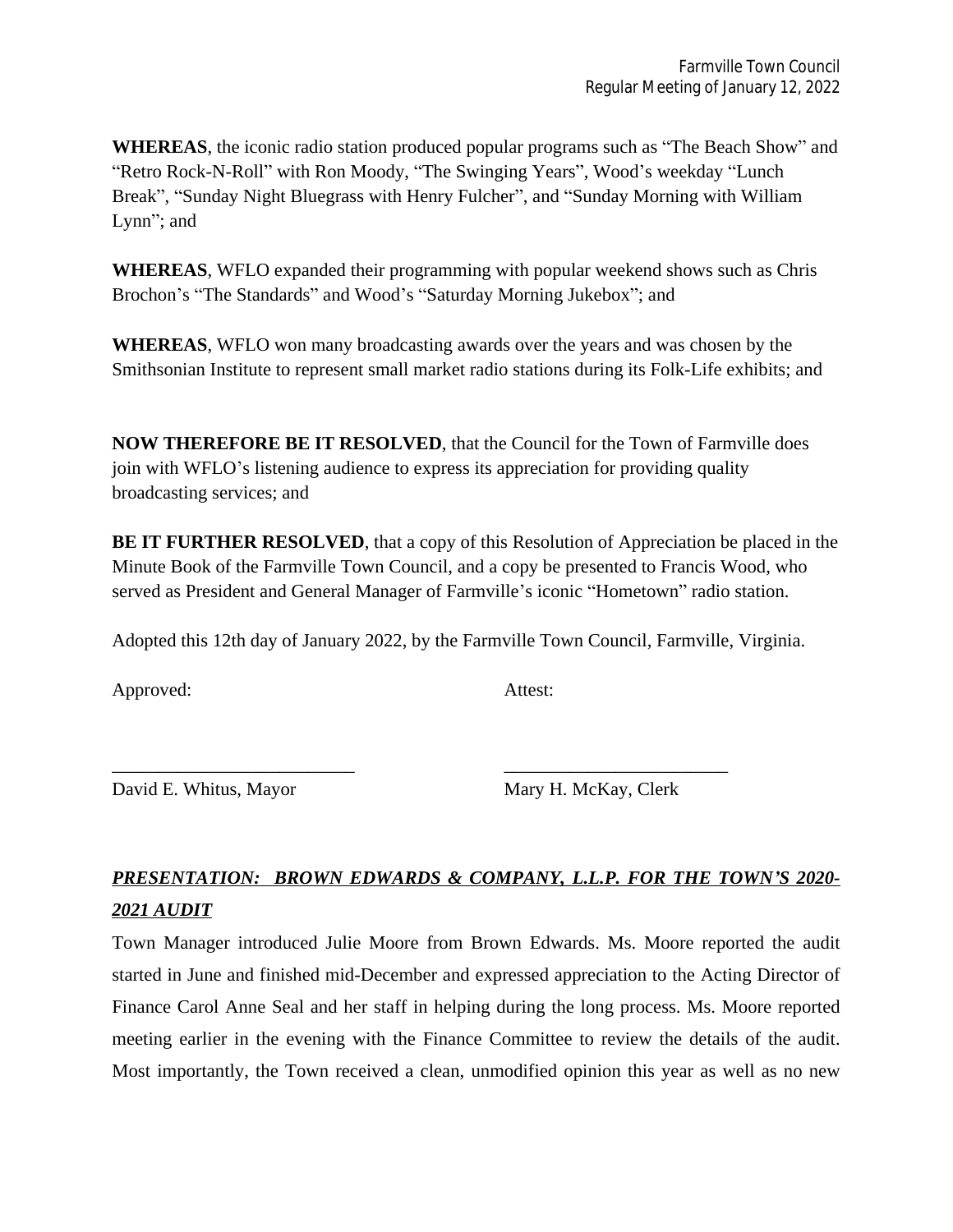findings. Also, some of the previous findings decreased in significance and some went away altogether.

#### *PUBLIC COMMENT PERIOD*

There were no speakers, and Mayor closed the public comment period and returned to the regular order of business.

### *APPROVAL OF THE CONSENT AGENDA*

On the motion by Mr. Dwyer, seconded by Mr. Vincent and with all Council members voted "aye", the consent agenda was approved. The consent agenda includes the draft minutes of the regular December 1, 2021, Work Session of the Farmville Town Council, the regular December 8, 2021, Town Council meeting, and the December 21, 2021, Special Called Meeting.

### *APPROVAL OF THE TREASURER'S REPORT*

On the motion by Mr. Reid, seconded by Mr. Vincent, and with all Council members voting "aye," the Treasurer's Report was approved as submitted.

#### *BACKGROUND:*

Ms. Seal provided a brief overview of the December Treasurer's Report. Under the Unrestricted Funds, the quarterly VDOT highway funds were received. Business Licenses have been mailed out and are due the end of February. The percentage collected of real estate through January 11, 2022 is 95.90% and personal property tax is 95.19%.

### *DISCUSSION: REDISTRICTING*

Town Manager provided a quick overview before introducing Melody Foster with the Commonwealth Regional Council. There were some questions in prior discussions with Council Members. The last census was in 2011, and there shows at a March 9, 2011, meeting a discussion about redistricting committees for the five wards and that some Council members had requested certain people be on the Redistricting committee. Two days later the former Town Manager sent out a memo to Mayor Newman and members of Council at that time and named a committee of certain individuals. The following individuals were listed: Dr. Edna Dean, Dr.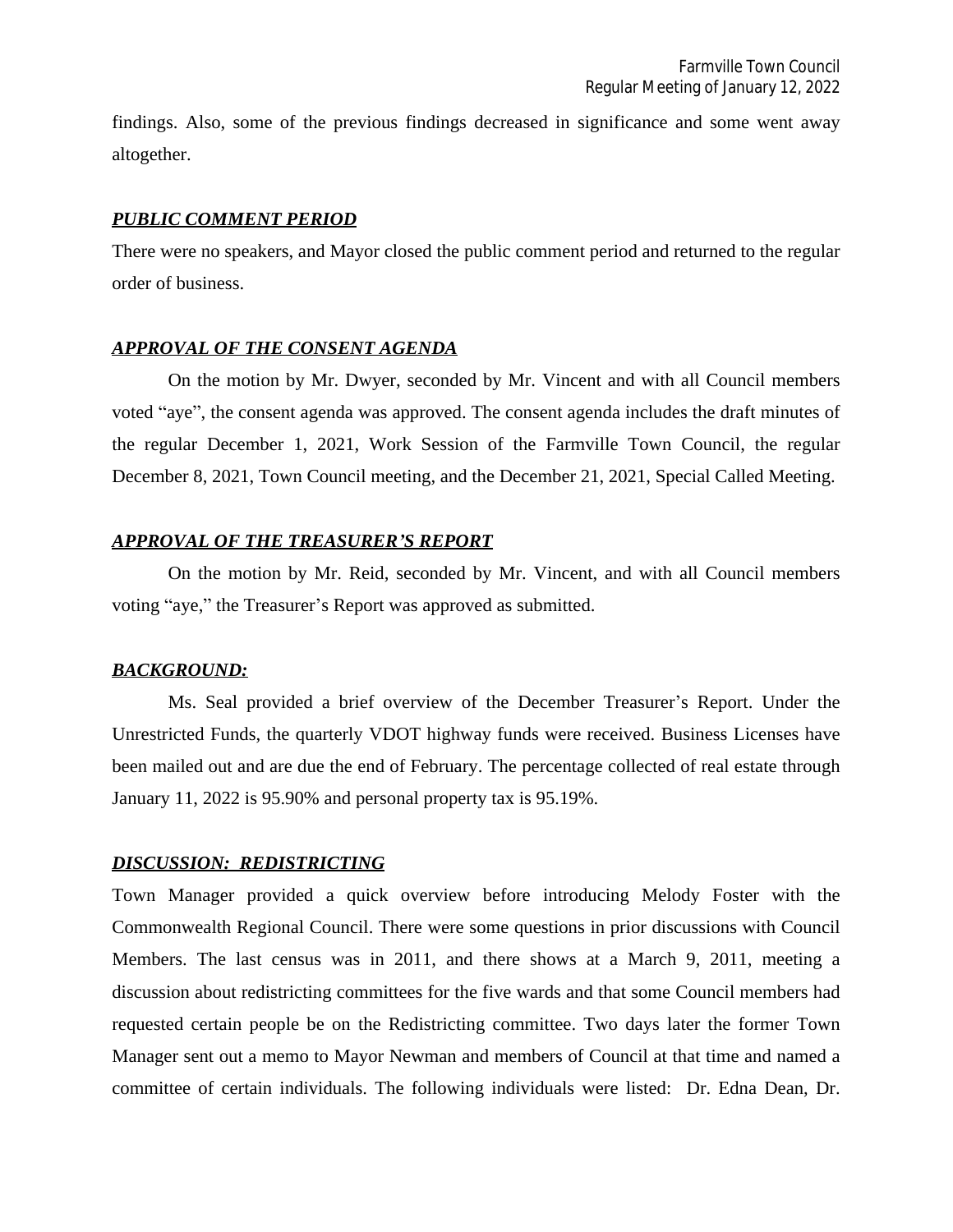Chuck Ross, Patty Cooper Jones, Lisa Hricko, Cindy Morris, Gerald Spates and several Longwood students. Mr. Davis reported Melody Foster shared with him that she and Cindy Morris did the heavy lifting of working through drawing the district lines together looking at the populations. Mr. Davis reported not having a record of this but assumes the work was taken to the Committee and then brought back to Council for a Public Hearing and approval.

Town Manager introduced Melody Foster and advised she has been asked to help with the Town's redistricting. Ms. Foster shared a comparison map from 2010 to 2020 on the screen, noting some differences in the redistricting process from last time. The General Assembly passed legislation requiring that in the State of Virginia, localities use reallocated prisoner population for redistricting purposes. The Virginia Division of Legislative Services was responsible for gathering and supplying that data to localities to use in redistricting. Demographic data was not gathered from the reallocated prisoner population. Ms. Foster reported the US Census injected noise into the data for privacy protections. If it was thought that a census block would divulge too much information, that number would be spread out in surrounding areas. There are two very specific instances in Farmville where noise has been injected that the Virginia Department of Legislative Services advises we must work with these numbers. There is a census block with -93. Also, there is a census block which is a parking lot just north of Green Front which shows 573 people living in that block. There is nothing but a parking lot there, and it goes to the river where the bridge crosses the Appomattox River. Ms. Foster reported the current results for each district and advised what should be achieved is  $+/-5\%$  in each election district:

District A shown in red is a -10.54 District B shown in yellow is a -19.85 District C shown in blue is a -12.06 District D shown in green is a - .55 District E shown in tan is 43.07

Ms. Foster advised the process is a matter of moving blocks around to achieve what you need in your numbers. Mayor asked Ms. Foster how to handle the noise, particularly the 573 people living in a parking lot? Ms. Foster advised there is really nothing she can do. The Town could raise a challenge to the census, unfortunately though while still having to move forward with the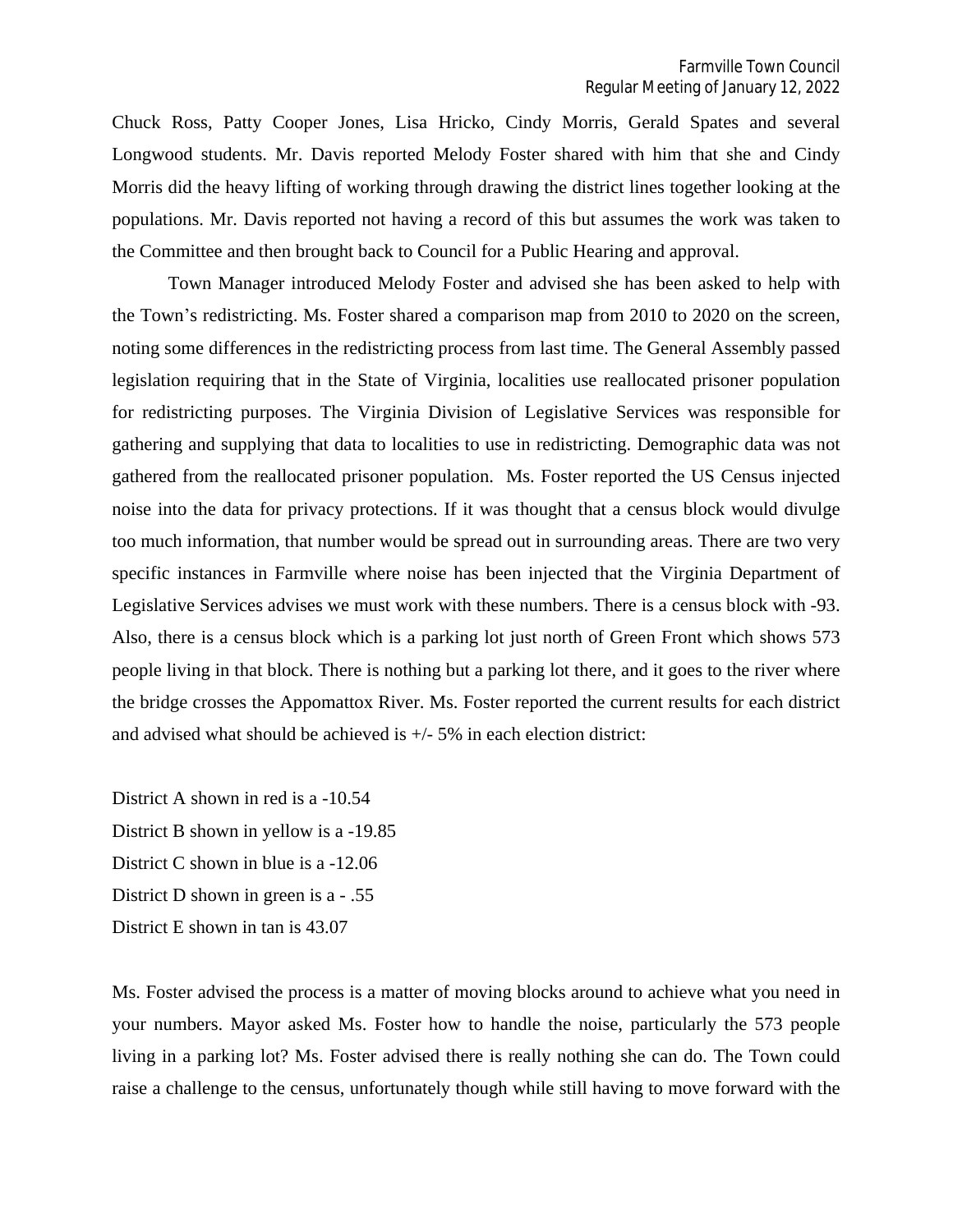redistricting. Mayor clarified that in the meantime the 573 people living in the parking lot must be counted in a ward. Mayor noted the Code states a new Redistricting plan must be in place 60 days prior to the elections which would be a June primary, so we have until April to have a plan in place. Mayor asked how Council would like to proceed. It was suggested that one or two staff work with Ms. Foster to get the process started. Mr. Reid inquired if there could be citizen input. Mayor suggested one or two staff could work and develop a plan and there could be a committee that could look at the plan and have input.

Mayor inquired concerning a question that has been brought up to him. Mayor stated, "I know when the State Redistricting Commission started on their task, they were tasked with not considering where individual legislators lived and I assume when you do this for the Town, you do not look at where individual Council people live and make sure their district is 'protected.'" Ms. Foster advised it is up to Council, but the town can set its policy of what it wants to do. A brief discussion was held of the district wards, the at-large Council members, and possibly noting the physical addresses of Council members. Ms. Foster noted the redistricting should be contiguous and compact.

Town Manager introduced the new Community Development Director, Lee Pambid. Mr. Pambid began in his new position mid-December. Mayor welcomed Mr. Pambid who then gave an overview of a game plan for the redistricting. Town Manager's recommendation to Council is to let Lee Pambid and Ashley Austin work with the Commonwealth Regional Council, come with a recommendation either to Council and have a Public Hearing to let the Town know what the districts are and have their input, or to a separate committee that looks at the work they have done and refer it back to Town Council.

Mr. Reid stated he preferred there be community involvement with the committee so once we, Mr. Pambid and Ms. Austin do their job, there be a committee from the community to discuss and see exactly where we stand.

Mayor noted with the timeline constraints, a plan needs to be approved at the April Council Meeting.

Ms. Foster reported the deadline specifically was December 31<sup>st</sup> but it was understood that no locality was going to meet that deadline because of the huge delay in getting the census data. Most localities are trying to ensure the redistricting is completed at least 60 days before the most recent election which is a June primary.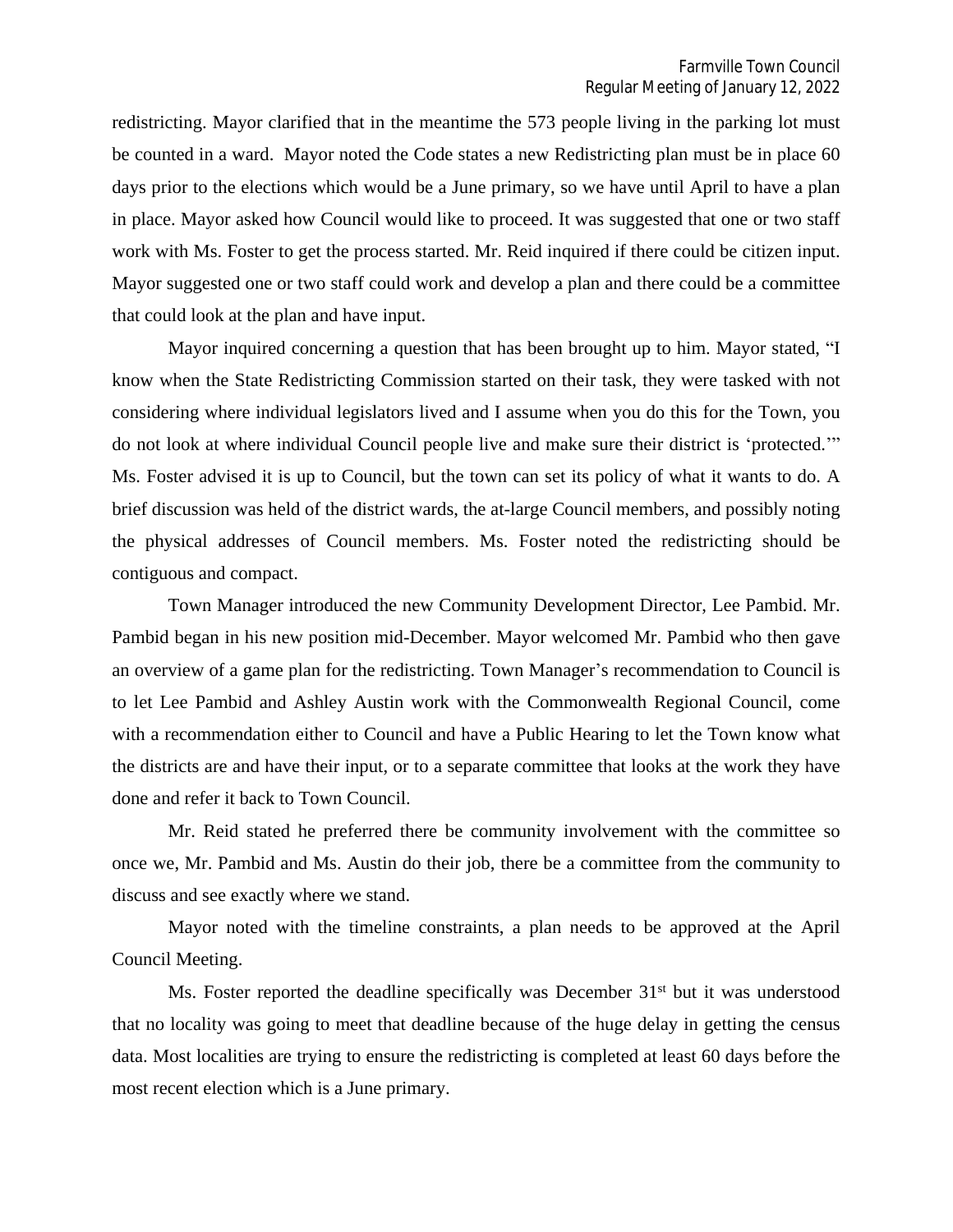Mayor clarified Town Manager, Mr. Pambid and Ms. Austin will start working with Ms. Foster, and then we can work on a committee if that's the desire of Council, and then even with the committee, we still must have a Public Hearing to hear comments before Council can adopt.

Ms. Foster reported at least one scenario should be available by the next Council meeting unless there are any problems.

Mayor clarified with Town Manager, if a challenge to the noise in the census would be filed or let it pass by. Town Manager stated it is up to Council but doesn't know if filing a challenge would impact the redistricting at this point and what that would cause overall. Mayor noted sounds like we deal with it and move on, and asked what is the pleasure of Council?

Mr. Pairet noted being stuck with what we have and questioned if the census was challenged and a change was made, would it be too late for our fall elections regardless.

Town Manager noted doesn't think it will be reviewed and back before we must decide before the June primary. Mr. Pairet then Mayor noted to keep moving forward.

#### *DISCUSSION OF COVID REVENUE LOSS/ARPA FUNDS*

At the Special Called Meeting on December 21, 2021, it was requested the Town Manager and Acting Finance Director provide a report at the next meeting. The Town Manager reported the Work Session was not needed and cancelled. Carol Anne Seal and her staff had to change the numbers from fiscal year to calendar year for this method. Our auditors were provided the information and working with us came up with some final revenue loss numbers in calendar year. However, on January  $7<sup>th</sup>$  information was received the US treasury issued a final rule. There were interim rules in place, not a final rule, and that was something that could be an issue down the road. A final rule has been issued which has made some changes. Our auditors need to review the amount of revenue loss and how it is calculated. Town Manager reported not having the numbers at this time because we want them to be accurate before reporting.

## *REQUEST AUTHORIZATION FOR THE TOWN MANAGER TO SIGN AN OPTION AGREEMENT WITH AC POWER, LLC.*

On a motion by Mr. Vincent, seconded by Mrs. Amos, and with a recorded vote with Council members Vincent, Amos, Dwyer, Pairet, and Reid voting "yes", a motion was approved to authorize the Town Manager to sign an Option Agreement with AC Power, LLC.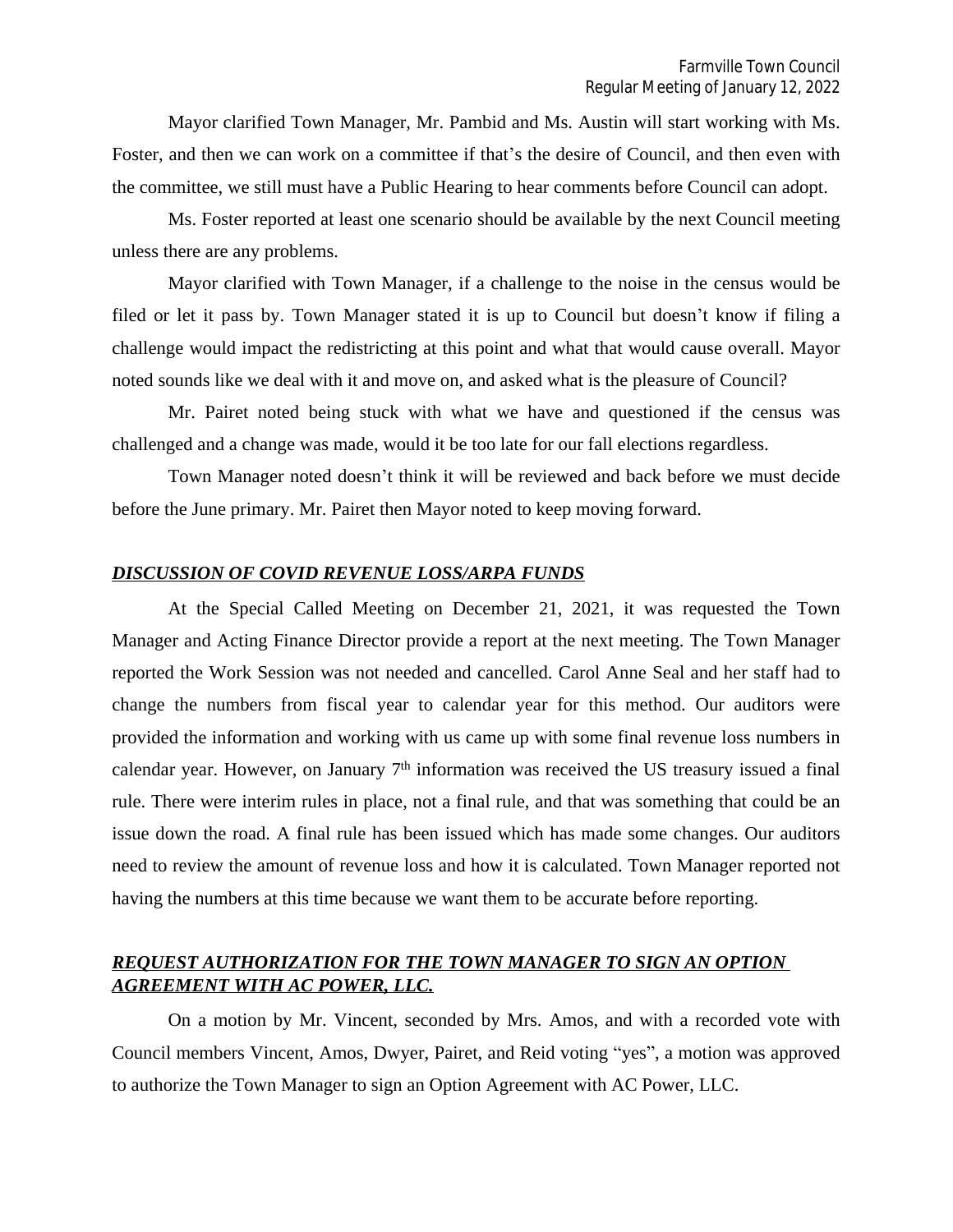## **LAND LEASE OPTION AGREEMENT**

**THIS** Option Agreement (the "Option Agreement"), effective as of \_\_\_\_\_\_\_\_\_\_\_\_\_\_ (the "Effective Date"), by and between the Town of Farmville ("OPTIONOR"), a Town in the Commonwealth of Virginia, whose workplace is at  $\blacksquare$ , and AC Power 11, LLC, a Delaware limited liability corporation whose workplace is at 465 Grand Street Suite 5, New York, NY 10002 ("OPTIONEE"). OPTIONOR and OPTIONEE together are the "Parties".

**WHEREAS**, OPTIONOR owns approximately 51.2 acres of certain real property defined as the Farmville Municipal Landfill located at 501 Industrial Park Road, Farmville, VA 23901; Tax Parcels: 0023000(0A)00-008 (hereinafter referred to as the "Premises");

**WHEREAS**, OPTIONEE desires to lease from OPTIONOR that certain portion of Real Property identified below;

**WHEREAS**, the Parties intend to enter into a definitive Solar Site Lease Agreement after certain conditions are mutually agreed upon between the Parties;

**WHEREAS**, OPTIONEE requires a period of time in order to conduct due diligence and other activities for the purpose of obtaining a viable interconnection agreement ("IA") with Dominion Energy, obtain local non-ministerial permits, and eligibility under Shared Solar Program and/or other solar incentives;

**WHEREAS**, OPTIONEE may make certain applications for designations and/or permits on behalf of the OPTIONOR in order to assess the feasibility of installing the solar facility, and OPTIONOR hereby consents to such activities.

**NOW, THEREFORE**, OPTIONOR and OPTIONEE hereby agree as follows:

- 1. **Grant of Option**. OPTIONOR is the owner of the Premises. For good and valuable consideration, the receipt and sufficiency of which is hereby acknowledged, and the mutual promises set forth herein, OPTIONOR hereby gives and grants unto OPTIONEE, an exclusive and irrevocable option (the "Option") to enter into a Solar Site Lease Agreement for approximately 25 acres of the Premises (the "Leased Premises") for the purposes of installing and operating an approximate 4.79 MW-dc solar facility ("Facility") on approximately the Leased Premises.
- 2. **Option Term**. The term of this Option shall be for twenty-four (24) months from the Effective Date (the "Option Term"), unless otherwise extended upon mutual agreement of the Parties or terminated in accordance with this Agreement. The Option Term will expire automatically on the earlier of (i) the failure of OPTIONEE to pay the first quarterly payment as set forth in Section 4; (ii) the end of the Option Term; or (iii) upon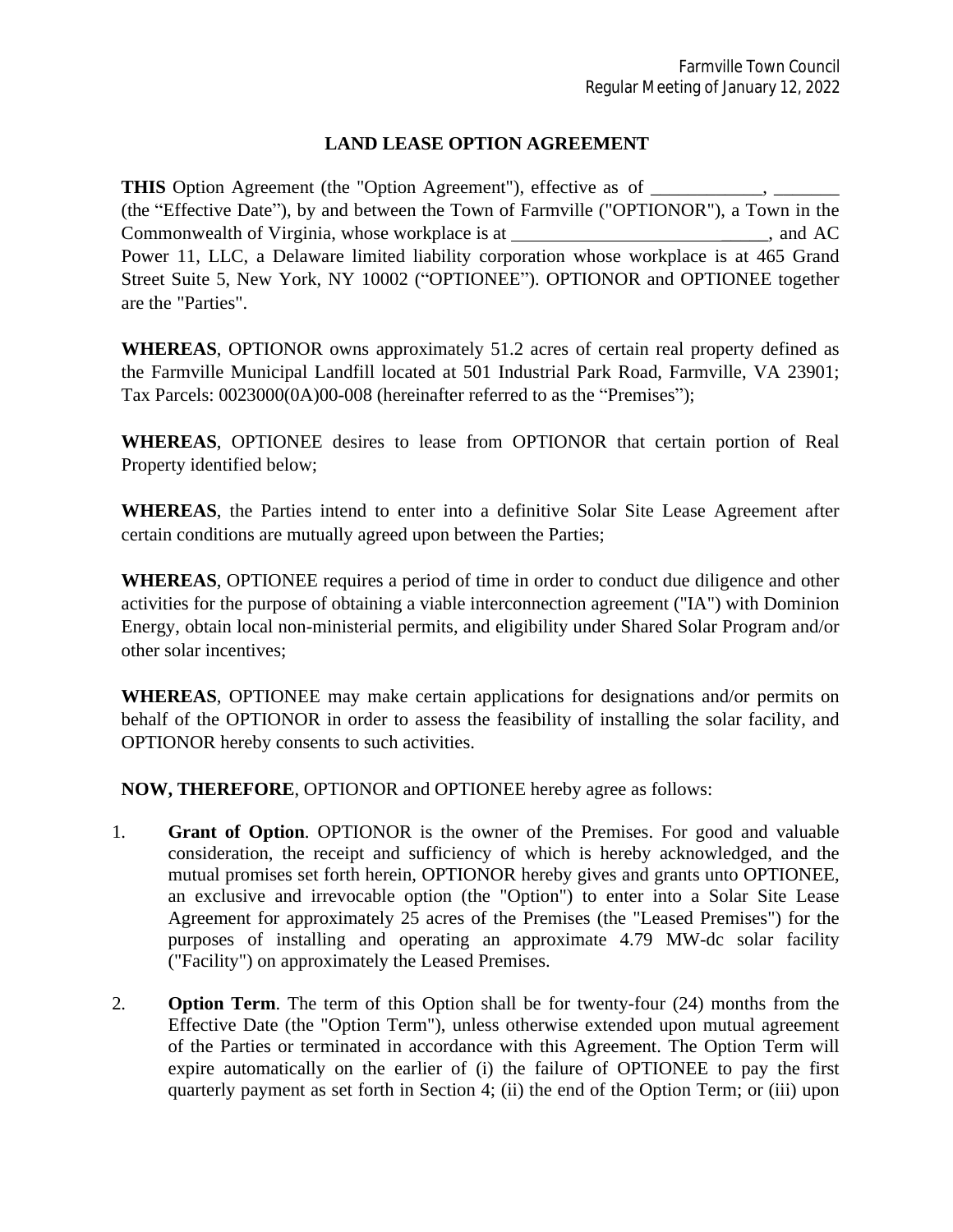the execution of a Solar Site Lease Agreement (as defined below). OPTIONEE may terminate this Option Agreement prior to the expiration of the Option Term by providing OPTIONOR with written notice thereof and thereafter this Option Agreement shall be null and void and of no further force and effect and no Party shall have any further liability hereunder.

- 3. **Option Payment**. On the six-month anniversary of the Effective Date, OPTIONEE shall pay OPTIONOR \$1,500 and shall then pay such amount on a quarterly basis thereafter, until the Parties sign a Solar Site Lease Agreement, the OPTIONEE terminates this agreement, or this Option expires.
- 4. **Solar Site Lease Agreemen**t. During the Option Term, the OPTIONEE and OPTIONOR shall use best efforts to execute a solar site lease agreement (the "Solar Site Lease Agreement") for the Leased Premises, provided that the OPTIONEE: (i) obtains an acceptable interconnection study (in OPTIONEE's sole determination) and an acceptable interconnection agreement from Dominion Energy with respect to the interconnection of the Facility(s); (ii) determined that the Facility is technically and economically feasible on the Leased Premises (in OPTIONEE's sole determination); (iii) has obtained nonministerial permits from the local, county and state authorities, and (iv) obtains an allocation of incentives for the Facility. It is anticipated that the lease terms will consist of the following terms, however, the final lease terms will be further negotiated by the Parties during the Option Term: 1) the term of the Solar Site Lease Agreement will commence on the date such lease is executed (anticipated to be the construction commencement date of the Facility) (the "Commencement Date"); and, 2) terminate twenty-five (25) years after the commercial operation date of the Facility, provided however, the 25 year term is automatically renewed for up to two (2) additional terms of five (5) years each (together, the "Lease Term"), unless OPTIONEE notifies OPTIONOR of its intention not to renew sixty (60) days prior to commencement of the succeeding renewal term.

The rent during the Lease Term shall be \$8,500 per MW-dc installed (calculated using installed Nameplate Capacity) per annum with an annual escalator of 1.5%. The Nameplate Capacity is defined as the installed capacity as approved by Dominion Energy. If the Nameplate Capacity increases during the Lease Term the rent payment will increase accordingly.

5. **Indemnification**. From and after the time that OPTIONEE has been on the Premises, OPTIONEE hereby indemnifies, and holds OPTIONOR and OPTIONOR's affiliates and/or their respective employees, officers and directors harmless from all costs and expenses, liabilities, obligations, damages (exclusive of consequential or punitive damages), penalties, claims, or actions, (including reasonable attorneys' fees), arising from: (i) loss of life, personal injury or damage to property, occurring in, on or about the Premises to extent resulting from the acts or omissions of OPTIONEE or OPTIONEE's affiliates, officers, employees, guests, agents, contractors, consultants and/or invitees, and (ii) violations of or noncompliance with any applicable laws or governmental requirements pertaining to the conduct of OPTIONEE or OPTIONEE's affiliates, agents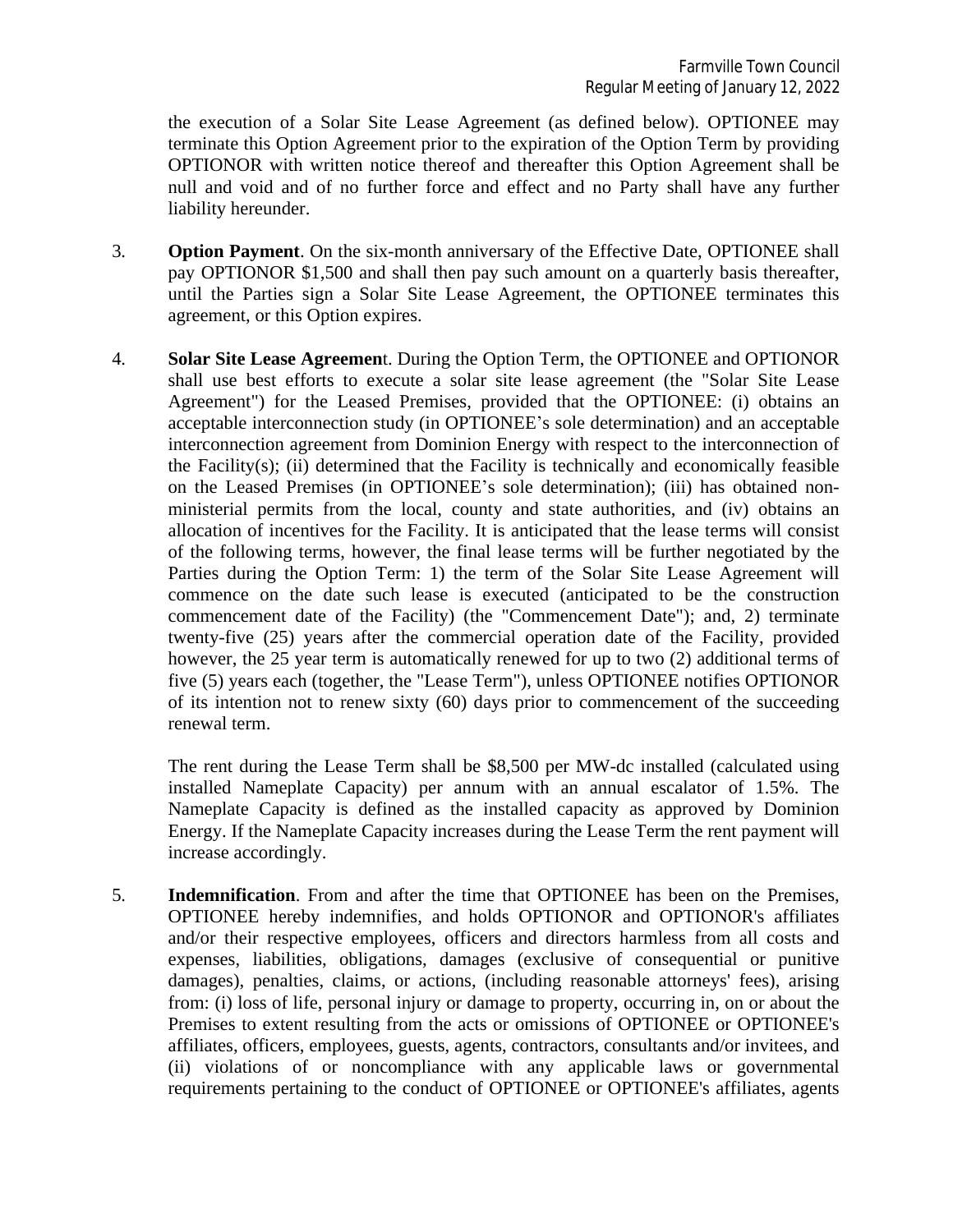or contractors.

From and after the time that OPTIONEE has been on the Premises, OPTIONOR hereby indemnifies, and holds OPTIONEE and OPTIONEE's affiliates and/or their respective employees, officers and directors harmless from all costs and expenses, liabilities, obligations, damages (exclusive of consequential or punitive damages), penalties, claims, or actions, (including reasonable attorneys' fees), arising from: (i) loss of life, personal injury or damage to property, occurring in, on or about the Premises to the extent resulting from the acts or omissions of OPTIONOR or OPTIONOR's affiliates, officers, employees, guests, agents, contractors, consultants and/or invitees; and (ii) violations of or noncompliance with any applicable laws or governmental requirements pertaining to the conduct of OPTION or OPTIONOR's affiliates, agents or contractors.

- 6. **Inspections and Investigations**. OPTIONOR hereby grants to OPTIONEE, its officers, agents, employees and independent contractors the right and privilege to enter upon the Premises after the date of this Option Agreement, to perform or cause to be performed on the Premises any tests, inspections, studies or surveys that may be required in association with the permitting and design of the Facility. OPTIONOR shall cooperate in facilitating OPTIONEE's access to the Premises as needed, and OPTIONEE shall not unreasonably interfere with OPTIONOR's use of the Premises in conducting these activities.
- 7. **Insurance**. OPTIONEE and its contractors and/or consultants shall maintain customary general liability insurance while on the Premises during the Period of this Option Agreement.
- 8. **Confidentiality**. OPTIONOR agrees not to disclose or permit to be disclosed any documentation or information provided by OPTIONEE ("Confidential Information"), without the prior written approval of OPTIONEE. Neither Party shall disclose or use any Confidential Information of the other for any purpose. Each Party will be responsible for any unauthorized use or disclosure by any of its employees, representatives, agents or consultants to whom it has disclosed Confidential Information. Each Party will promptly notify the other upon discovery of any unauthorized use or disclosure of the Confidential Information. Upon the expiration or termination of this Agreement, OPTIONOR shall return to OPTIONEE or destroy all Confidential Information of OPTIONEE, and in all circumstances, OPTIONOR shall be required to keep OPTIONEE Confidential Information confidential for as long as it remains in OPTIONOR's possession, even after the termination of this Agreement.
- 9. **Marketing.** During the term of this Option Agreement, OPTIONOR shall not market and shall neither solicit nor accept any additional offers to lease, sale of or grant an easement over the Premises for any purpose.
- 10. **Governing Law.** This Option Agreement shall be governed by the laws of the Commonwealth of Virginia without regard to its conflicts of law principles. Both Parties submit to personal jurisdiction in Virginia and further agree that any controversy, claim or cause of action arising under, relating to, incidental to or in connection with this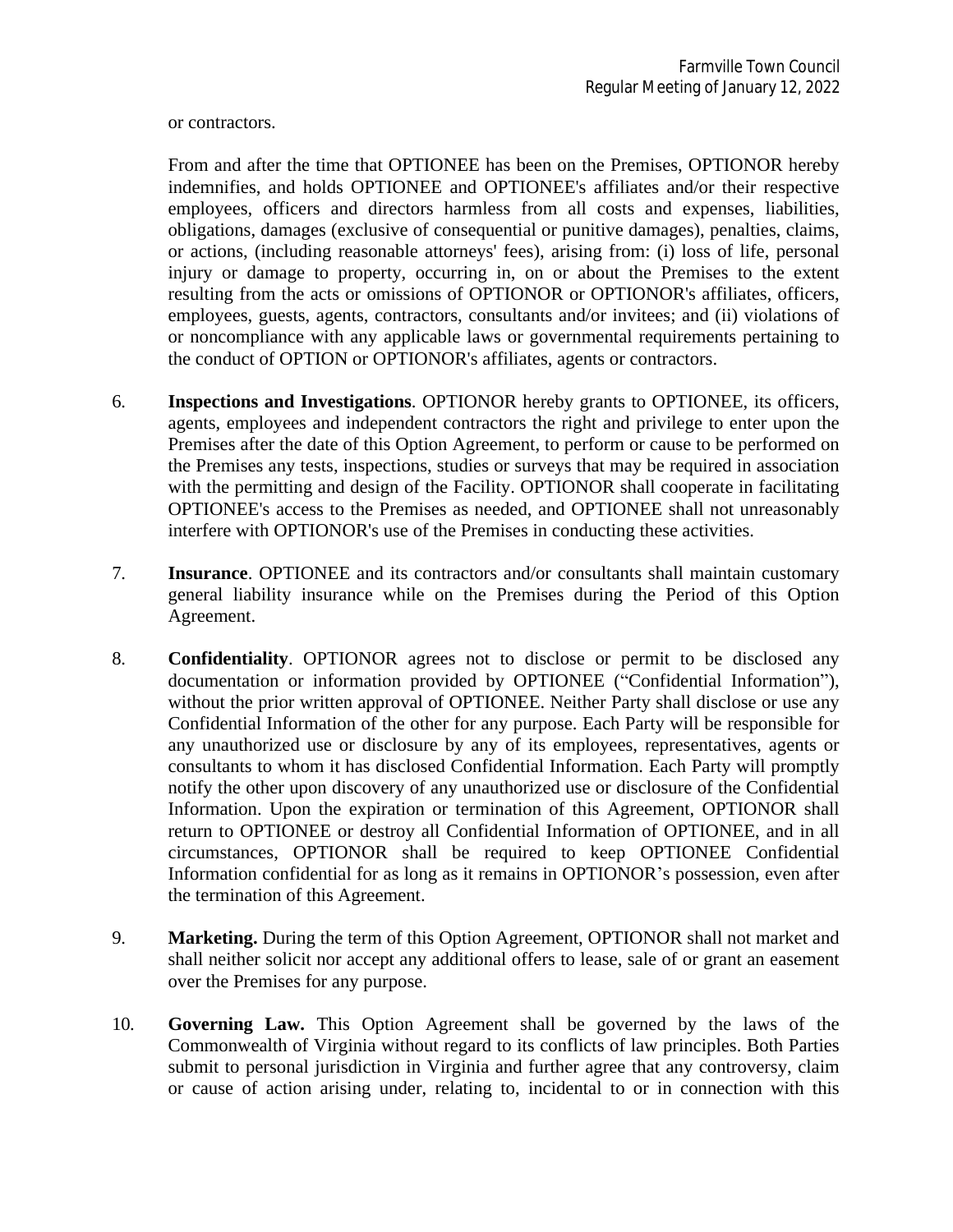Agreement shall be brought in Prince Edward County, Virginia. The Parties hereby irrevocably and unconditionally waive any objection to the laying of venue of any action, suit or proceeding arising out of this Agreement, or the transactions contemplated hereby, in the courts of the Commonwealth of Virginia or the United States of America, and hereby further irrevocably and unconditionally waive and agree not to plead or claim in any such court that any such action, suit or proceeding brought in any such court has been brought in an inconvenient forum.

- 11. **Counterparts.** This Option Agreement may be executed in one or more counterparts, including facsimile counterparts, each of which shall be deemed an original, but all of which will be deemed one instrument. Signatures may be given via facsimile and/or email and any such facsimile and/or email signatures shall be treated in the same fashion as original signatures and shall be binding on the Parties.
- 12. **Representations and Warranties.** Both OPTIONOR and OPTIONEE hereby represent and warrant to the other that this Option Agreement: (a) has been validly executed and delivered by it, (b) has been duly authorized, and (c) with respect to the matters set forth herein. Any and all information exchanged between the Parties is provided "AS IS."
- 13. **Entire Agreement.** This Option Agreement constitutes the entire agreement of the Parties relating to the transactions contemplated hereby and supersedes all prior discussions, negotiations or agreements with respect to these matters, whether oral or written.
- 14. **Waiver.** No waiver by either party of any default or breach of any of the terms or conditions of this Option Agreement shall constitute a waiver of any prior or subsequent default or breach hereunder.
- 15. **Notices.** All notices, requests, or consents provided for or permitted to be given under this Option Agreement must be in writing and are effective on actual receipt by the intended recipient or by delivery by facsimile or e-mail.

The Parties do not, by reason of entering into this Option Agreement, in any way whatsoever or for any purpose become partners of each other, agents, joint-ventures or members of a joint enterprise. The matters set forth in this Option Agreement constitute an option only, and do not constitute a binding agreement for lease of the Property between OPTIONOR and OPTIONEE. Any such Solar Site Lease Agreement shall only arise as a result of the negotiation, execution and delivery of a written definitive agreement as contemplated herein and having terms and conditions satisfactory to OPTIONOR and OPTIONEE. Neither party hereto may bring any claim or action against the other party as a result of a failure to agree on or enter into any definitive Solar Site Lease Agreement.

**IN WITNESS WHEREOF, OPTIONOR** and **OPTIONEE** have executed this Agreement as of the date affixed to their signatures below.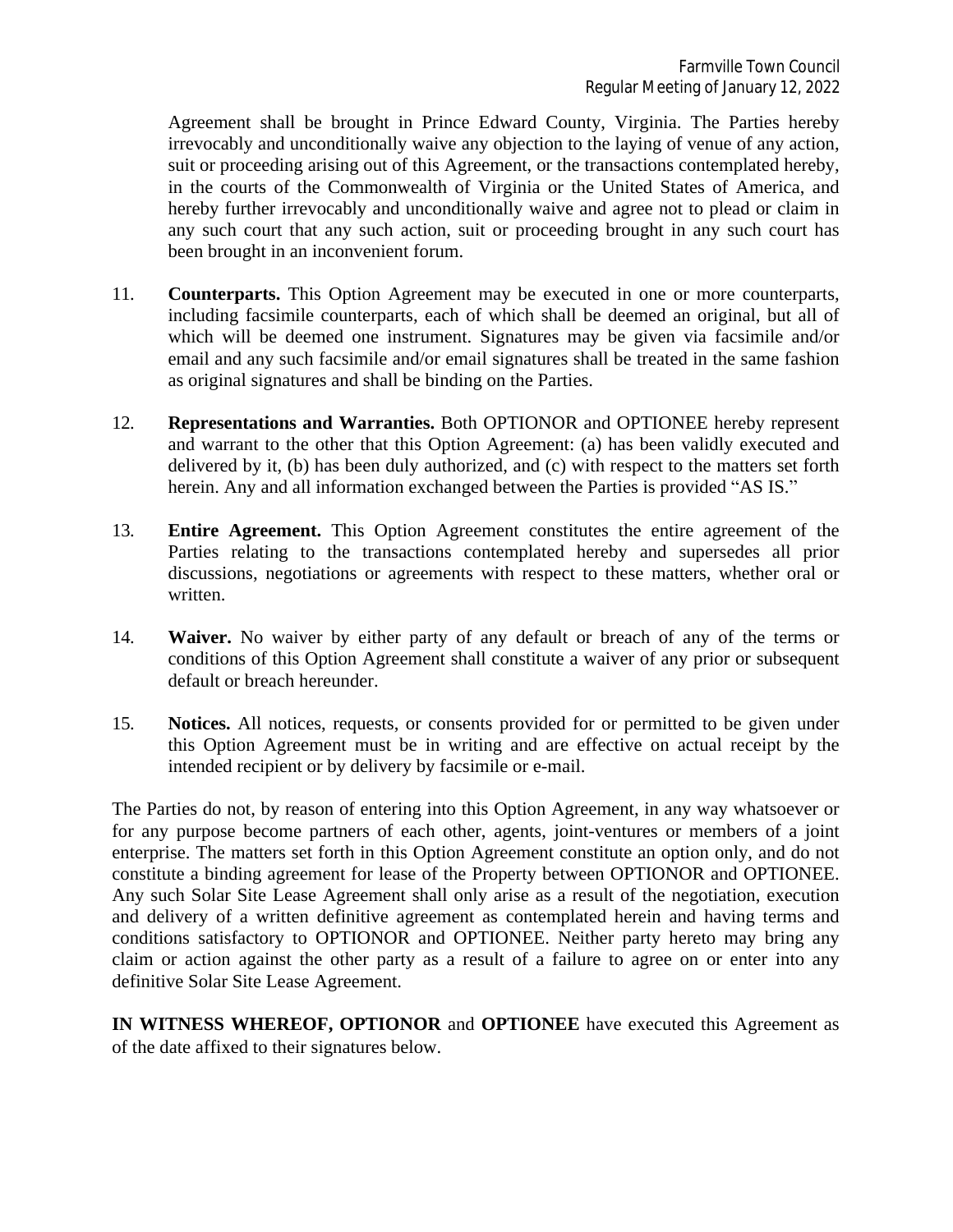## **OPTIONOR:**

#### **Town of Farmville**

116 N. Main Street P.O. Drawer 368 Farmville, VA 23901

**By:**

**Name:**

**Title:**

**Date:**

## **OPTIONEE:**

**AC Power 11, LLC** 465 Grand Street Suite 5 New York, NY 10002

**By:**

**Name:** Annika Colston

**Title:** Member

**Date:**

### *BACKGROUND:*

A verbal report was provided by the Town Manager. The Land Lease Option Agreement is another step in the solar project at the closed landfill the Town owns. This agreement gives AC Power LLC their lease options and allows for more due diligence to work with Dominion and some other potential sub-contractors.

## *APPOINTMENT TO THE BOARD OF ZONING APPEALS*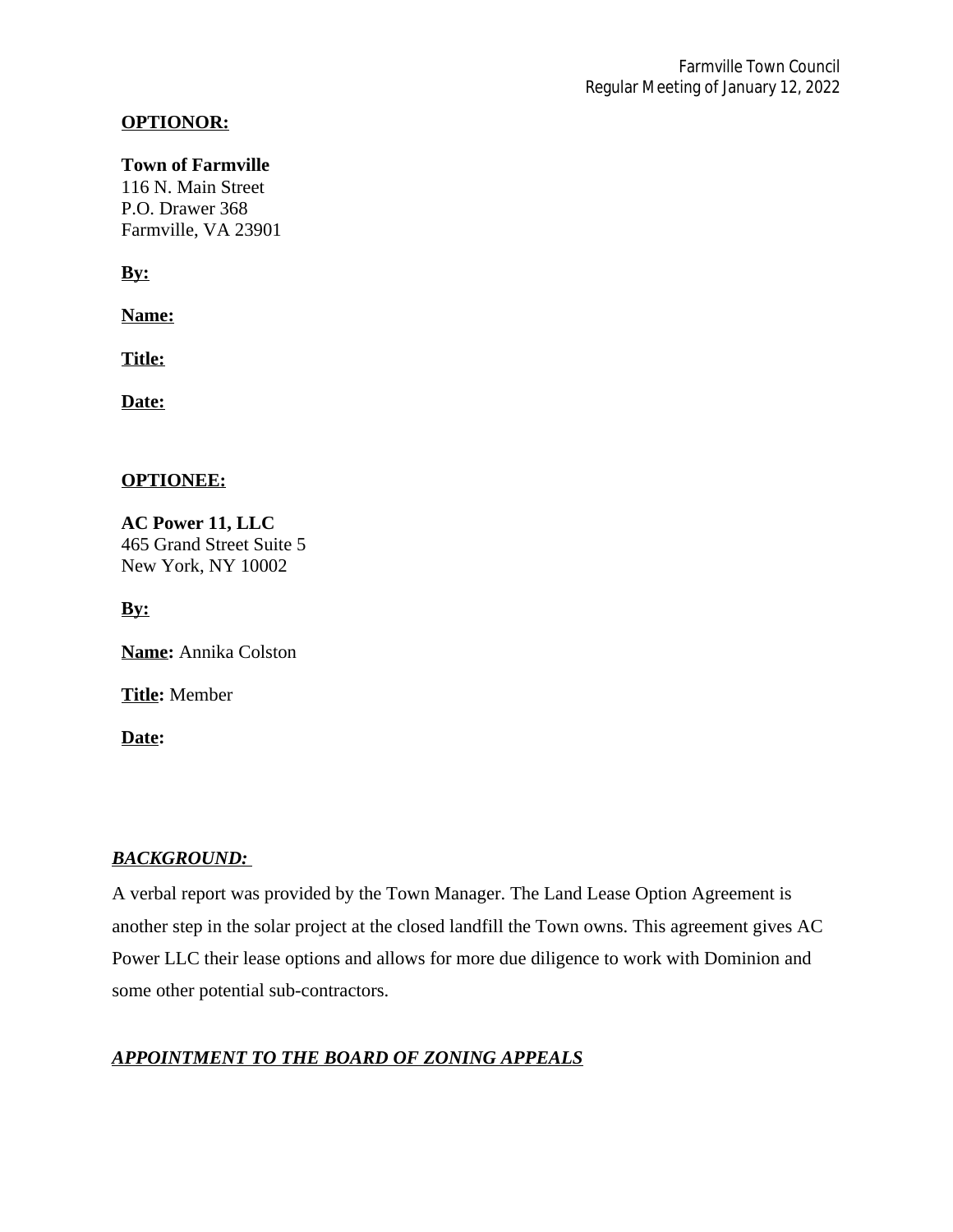The Personnel Committee was scheduled to meet and review the applications for the one vacancy. Mayor reported due to healthcare situations, the committee was not able to meet today at 5:30 PM. The appointment will be moved to the next Council meeting to allow the Personnel Committee the opportunity to review the multiple applications.

## *DISCUSSION: EXTENSION OF COVID LEAVE*

On a motion by Mr. Reid, seconded by Mr. Dwyer, and with a recorded vote with Council members Amos, Dwyer, Pairet, Reid, and Vincent voting "yes", a motion was approved to extend the COVID-19 leave for Town employees through the end of the fiscal year until June 30, 2022.

**BACKGROUND:** The Town Manager provided a verbal report noting an increase in COVID cases in our area and thinks the leave should be extended a little longer so that employees do not feel that have to use their personal time off. Employees can use up to eighty hours if they have not previously used the leave. He recommended that Council extend the time period through the end of the fiscal year until June 30, 2022.

# *DISCUSSION: APPOINTMENT TO THE FARMVILLE INDUSTRIAL DEVELOPMENT AUTHORITY*

Town Manager provided a verbal report noting there are several positions that are expiring at the end of February. Mayor noted topic will be discussed at the February meeting.

# *REFUND PARTIAL PAYMENT ON 2021 BUSINESS LICENSE FOR KENTUCKY FRIED CHICKEN C/O BACON ENTERPRISES INC.*

On a motion of Mr. Pairet, seconded by Mr. Vincent, and with a recorded vote with Council members Pairet, Reid, Vincent, Amos, and Dwyer, and voting "yes", a motion was approved to issue a partial refund of \$546.88 to Kentucky Fried Chicken C/O Bacon Enterprises, Inc. on 2021 Business License.

## *BACKGROUND:*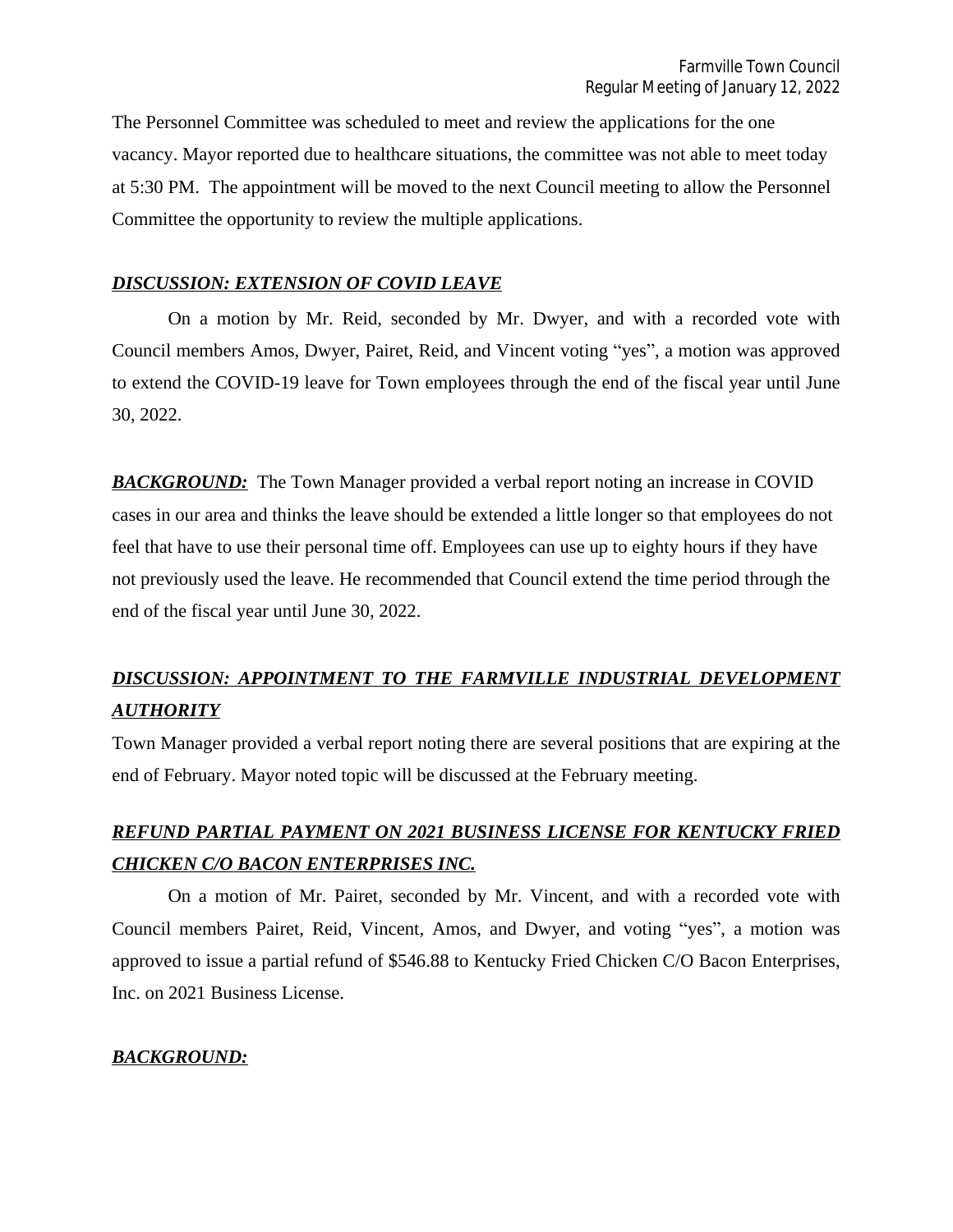Kentucky fried chicken-bacon enterprises inc. sold their franchise on 11-2-21. New owners have purchased a license. Personal property tax and utility bills have been paid.

#### *STANDING COMMITTEE REPORTS*

Public Safety Committee, Mr. Hunter, Chairman Parks/Recreations Committee, Mr. Vincent, Chairman Infrastructure Committee, Mr. Pairet, Chairman Personnel Committee, Mr. Reid, Chairman Finance and Ordinance Committee, Mr. Cole, Chairman

No reports were provided from committee members.

#### *STAFF REPORTS*

Town Manager commended several groups of Town employees, the essential personnel in the Public Works, Emergency Communications Center and Fire and Rescue, and reported how well they performed especially during storm situations with the recent inclement weather and wanted to let all the employees know how proud he is and appreciative of their efforts. Mayor also noted Mr. Davis being involved and on site with the crews and reported there is no substitute for being out there and seeing for yourself how things really operate.

Chief Andy Ellington reported on the shooting incident last Christmas Eve on South Main Street. The shooter has been identified with warrants on file and the Police Department is actively seeking his whereabouts at this time. He also reported on the loud noise complaints talked about several months ago. One of the first cases came in today. There were two juveniles in Court and Mr. Elder accompanied the Officers to Court. Both juveniles pled guilty, and Chief reported the Judge did not seem to have a problem with the Ordinance and instructed the juveniles if they did not take care of the problem and came back to Farmville, they were subject to get another ticket. There is another case coming up in the General District Court next month.